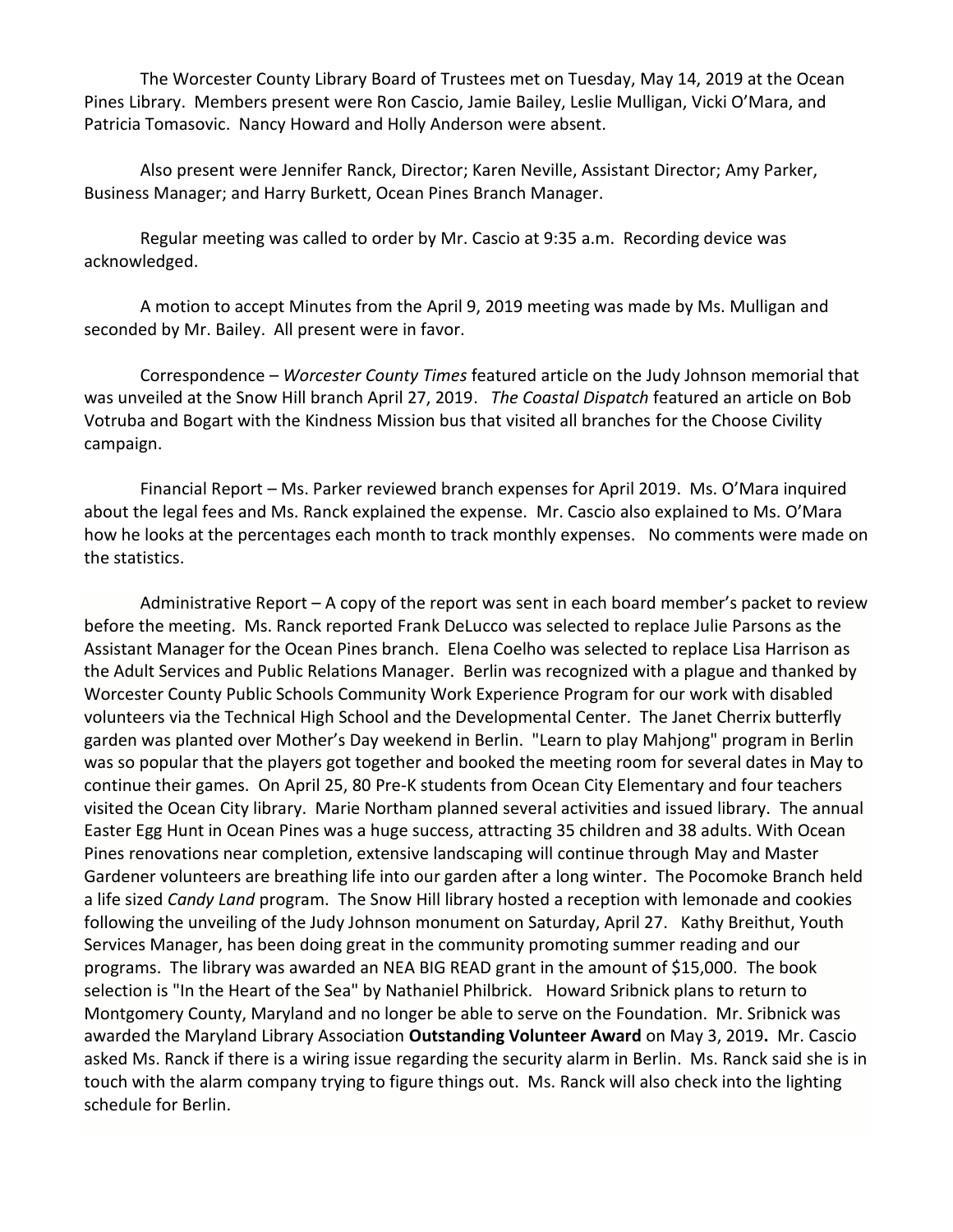Worcester County Library Board of Trustees Minutes, May 14, 2019 Page 2

Staff Development Report - A copy of the Staff Development report was sent in each board member's packet to review before the meeting. Ms. Neville reported Sarah Knaggs attended the **Maryland Teen Connect Conference** April 2. 32 employees attended the library's **Staff In-service training** April 26 at the Ocean Pines branch. Ed Carman and Kevin Candy presented a situational awareness overview. Jennifer Ranck provided updates regarding library projects, and Kathy Breithut demonstrated how to use the Beanstack reading app. 16 Worcester Library staff attended the MLA conference. 20 staff have completed the **Practical Tips for Challenging Homeless Patrons** online course. Maryland State Library purchased a statewide license from Niche Academy to provide training to public library staff. The course is open to all library staff. Library trustees: Jamie Bailey and Vicki O'Mara attended the April 30 United for Libraries 1-hour webinar: **Equity, Diversity, Inclusion: What Library Trustees Need to Know.** Karen Neville also viewed the United for Libraries webinar April 30. The web archive is now available. Susan Todd, youth services specialist, completed a 14-week education course: **Family and Community Relations** at Wor-Wic Community College on April 24. Cher Grazier completed a self-paced Gale Course: **Certificate in Mindfulness.** On April 4, Cynthia Cole participated in a SLRC webinar: **African American Genealogy** Resources. On March 26, Karen Earp, youth services specialist, attended **Media Mentorship Training**. The training was arranged by Maryland State Library. From March 5 to April 15, Ms. Earp completed a WebJunction online course: **Supercharged Storytime**. On May 23, four youth services staff plan to attend an ALA eLearning webinar entitled: **Making Your Library Work for Homeschoolers** at the Ocean City branch. Ms. Neville said that she will finish the final grant paperwork for MLA with assistance from Ms. Parker.

**Old Business** – A copy was sent in each board member's pack to review before the meeting. **Ocean Pines Roof Project** New carpet will be installed in the conference room on May 14. The branch has received many compliments about the improvements. Ms. Ranck reported the motorized shades have been ordered and there is an 8 week lead time. Mr. Cascio asked about the grading around the building. There are plans to make some improvements along with the landscaping work.

**Pocomoke Library Pre-Design** GIPE presented the results of the Engineering / Feasibility Analysis on April 24. The County Commissioners approved letter of commitment to meet the FY 20 State Capital Grant. Ms. Ranck will present an updated cost estimate of the project and request a letter of intent for a FY 21 State Capital Grant at the County Commissioner meeting on May 21. The grant deadline is May 22.

**FY 20 Budget** The FY 20 County Budget will be approved on June 4. The Library Board will approve the budget at the June meeting.

**New Business – Library Card Application** Betsy Gravenor was able to translate our library card application in Spanish.